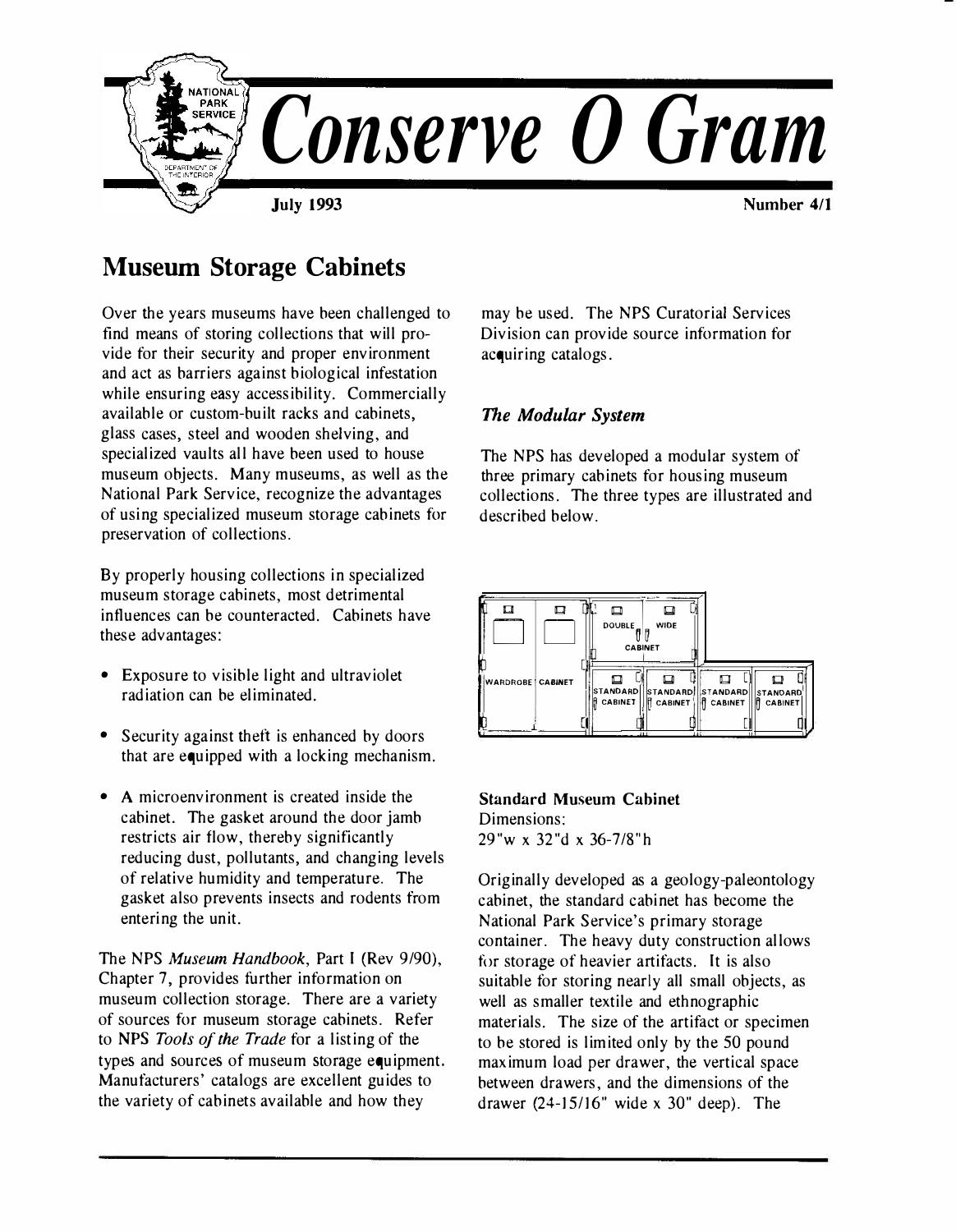**maximum number of drawers per cabinet is sixteen, although a normal complement is ten drawers.** 

**Doublewide Museum Cabinet Dimensions: 58"w X 32"d X 36-7/8"h** 

**This cabinet is twice the width of a standard museum cabinet but has the same depth and height. It is used for the storage of lighter objects with larger dimensions, such as study skins, baskets, and large textiles. The wider drawer is suitable for flat storage of fragile textiles that are too delicate to be rolled or hung on padded hangers. Like the standard cabinet, the doublewide cabinet can hold sixteen drawers but the usual complement is ten drawers.** 

**Wardrobe Cabinet** 

**Dimensions: 58"w** X **32"d** X **78"h** 

**The wardrobe cabinet has the same footprint as a doublewide cabinet or two standard cabinets placed side by side. The interior is open. The cabinet was designed originally with a closet hanger rod and hat shelf to store garments on padded hangers, but it is adaptable for storing a variety of objects on assemblies designed by the manufacturers. These assemblies include fulland half-width drawers, vertical slots, fixed shelves, and fixed and pull-out rolled storage**  rods.

**One of the advantages to using a modular system of storage cabinets is that their uniform size simplifies storage space organization and arrangement. The ability to stack cabinets allows a more efficient use of vertical space. However, there are a few guidelines to follow when stacking cabinets. Both standard and doublewide cabinets can be stacked, but no more than two high. Two standard cabinets are strong enough to support one doublewide cabinet, but a doublewide cabinet cannot support two** 

**standard cabinets. Wardrobe cabinets are fullheight cabinets (over six feet) and cannot be stacked.** 

**Standard cabinets allow for the use of specialized materials to aid in storing objects. For example, the NPS has designed archival-quality specimen trays that are modular in size and shape and fit compactly and exactly within a standard drawer. NPS has also developed a polyethylene foam drawer pad that fits into the bottom of the drawer and provides a nonskid and nonreactive surface for both the specimen trays and artifacts too large for the trays.** 

## *Additional Cabinet Options*

**In addition to the three cabinets in the modular system, other types of museum cabinets are intended for particular collections or for special functions.** 

## **Visual Storage Case**

**Dimensions: 36-3/8"w** x **16-1/4"d** x **84"h (small) 36-3/8"w x 22-l/4"d x 84''h (medium) 48-3/8"w** x **22-1/2"d** x **84"h (large)** 

**This cabinet allows for the visual accessibility of objects while also providing for safe storage.** 



**The cabinet is equipped with lift-off, swinging double**  doors and a locking **handle. Six adjustable shelves are standard with the cabinet. The four viewing panels in the doors may be made of either ultraviolet**  (UV) **light filtering Plexiglas**® **or safety glass. A cabinet with** 

UV-filtering Plexiglas should be **used** when **storing light-sensitive objects, such as baskets.**